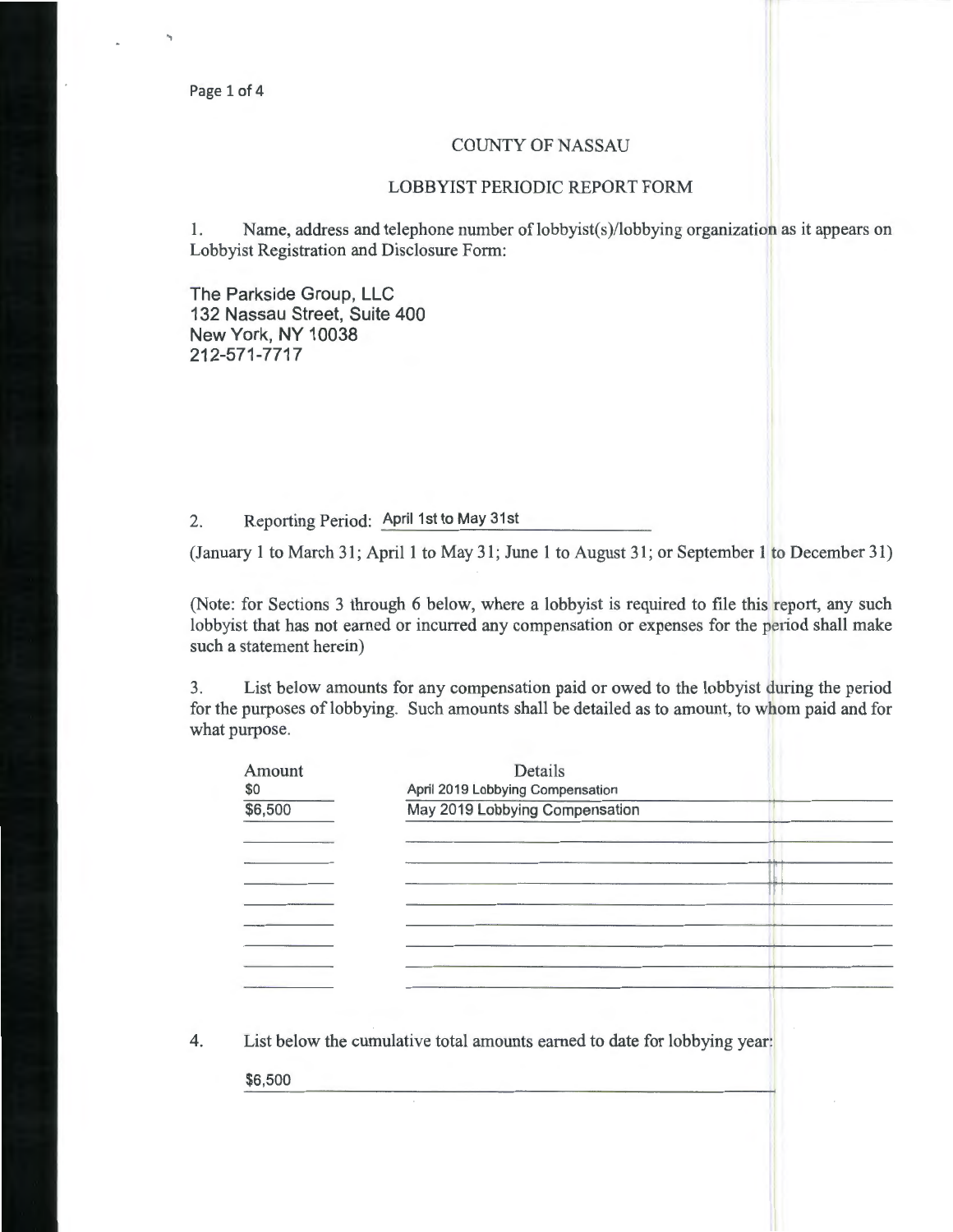Page 2 of 4

5. List below amounts for any expenses expended or incurred by the lobbyist during the period for the purposes of lobbying. Such amounts shall be detailed as to amount, to whom paid and for what purpose.

ť

| Amount<br>\$0 | Details |
|---------------|---------|
|               |         |
|               |         |
|               |         |
|               |         |
|               |         |
|               |         |
| ______        |         |
|               |         |

6. List below the cumulative total amounts expended to date for lobbying year:

\$0 

(In lieu of completing 7 through 10 below, you may attach a copy of your Lobbyist Registration and Disclosure Form, provided the information has not changed.)

7. List whether and where the lobbyist(s)/lobbying organization is registered as a lobbyist (e.g. Nassau County, New York State):

Nassau County New York State New York City

8. Name, address and telephone number of client(s) by whom, or on whose behalf, the lobbyist is retained, employed or designated.

Retail Council of New York State Inc. 258 State Street Albany, NY 12210 518-465-3586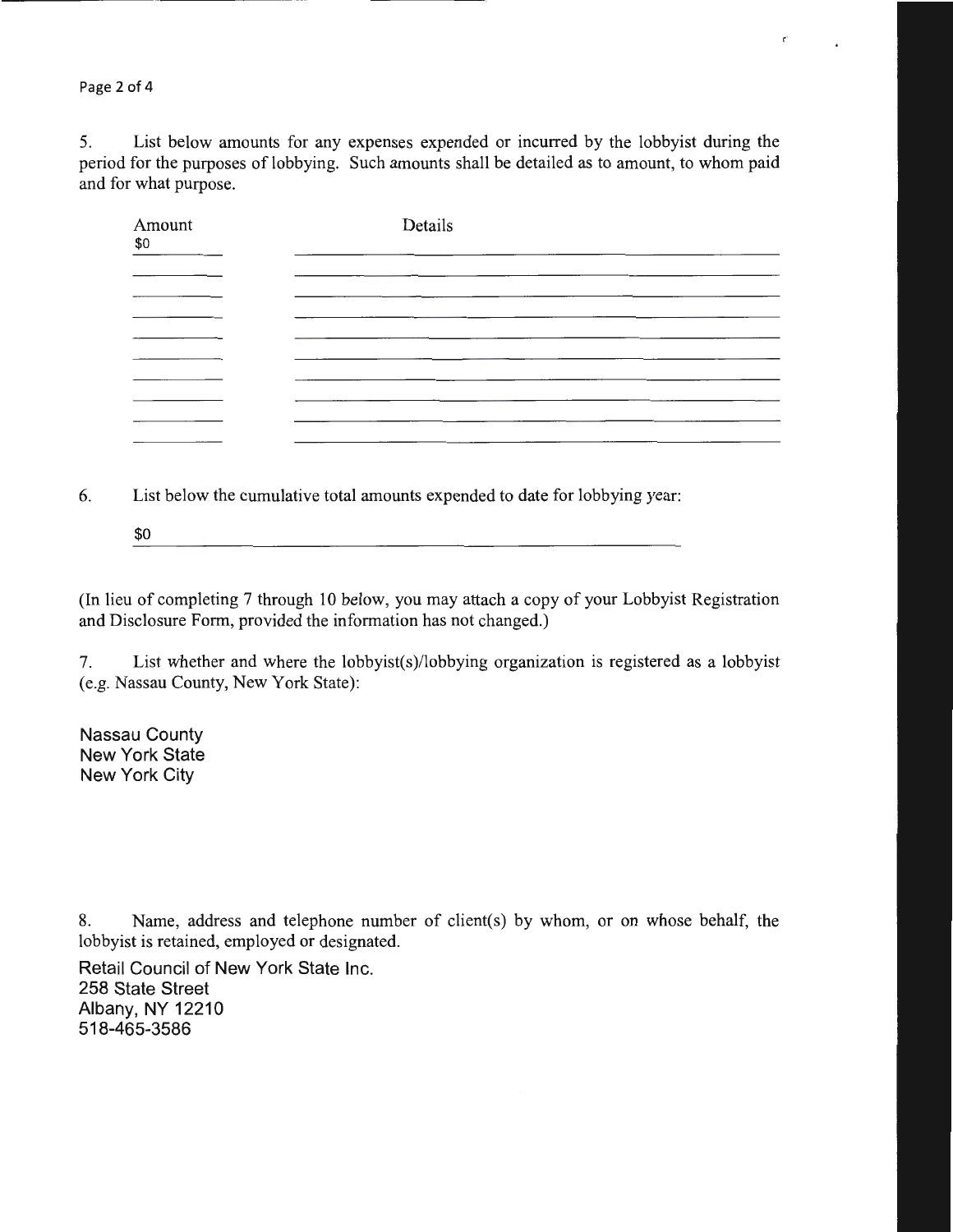Page 3 of 4

' )

9. Describe lobbying activity conducted, or to be conducted, in Nassau County, and identify client(s) for each activity listed, during the Reporting Period.

Retail Business Issues

10. The name of persons, organizations or governmental entities before whom the lobbyist has lobbied during the period.

N/A